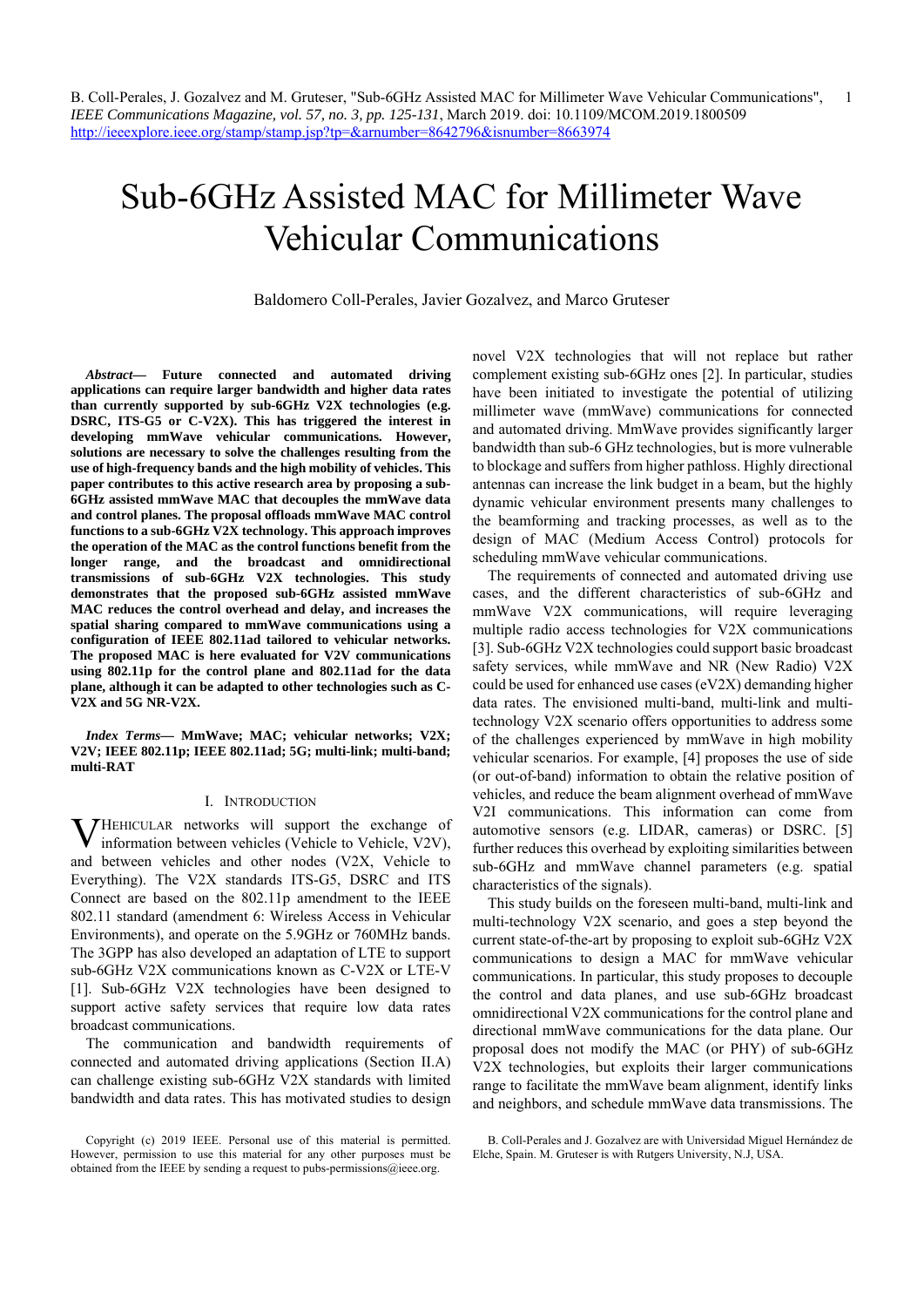obtained simulation results demonstrate that the proposed MAC significantly improves the communications performance, and reduces the overhead compared to a IEEE 802.11ad mmWave MAC tailored for vehicular communications.

## II. MMWAVE VEHICULAR COMMUNICATIONS: STATUS AND CHALLENGES

# *A. Connected and automated driving*

Connected and automated driving eV2X applications will require vehicles to exchange additional messages to the beacons transmitted using sub-6GHz V2X technologies (referred to as BSMs -Basic Safety Messages- or CAMs -Cooperative Awareness Message). These messages can be significantly larger in size than the beacons, and include information such as sensor data, detected objects, or the vehicles' planned and desired trajectory. The technical community is currently studying with what frequency this information should be transmitted and what should its resolution/accuracy be. For example, 3GPP specifies in [3] the 'collective perception of environment' use case that will require vehicles to exchange ~1600-byte messages and support data rates between 50Mbps and 1Gbps for the transmission of low-resolution/pre-processed and high-resolution/raw sensor data, respectively. According to the 3GPP, the use case 'information sharing for partial/conditional automated driving' will require the transmission of messages of up to 6500bytes with a rate of 10Hz (i.e. 0.52Mbps). This size is estimated considering 100 detected objects and 65bytes per object. This size is in line with the message format defined by ETSI in [6]. The use case 'information sharing for high/full automated driving' requires vehicles to share high resolution perception data at 50Mbps. The 50Mbps requirement takes into account: ~10Mbps (HD) camera)  $+$   $\sim$ 35Mbps (LIDAR with 6 vertical angles, 64 vertical elements, 10Hz horizontal rotation) + other sensor data. These data rate requirements are per vehicle, so the total bandwidth needed in an area increases with the number of vehicles. These enhanced V2X use cases require data rates and bandwidth levels that cannot be supported by sub-6GHz V2X technologies; the maximum data rate in practice of 802.11p is below 10Mbps [4].

## *B. Standardization*

The described use cases highlight the need to develop new V2X standards that can support larger data rates. To this aim, 3GPP started under Release 15 a study item on 'Enhancement of 3GPP Support for V2X scenarios' [3] [7]. The study item has identified the need of a 5G New Radio (NR) operating above-6GHz (including the mmWave band) to support the use cases described in Section II.A; a first non-standalone 5G NR using an LTE anchor for the control plane was actually approved in December 2017. The study item also advocates for the support of V2X services using multiple radio access technologies including NR and sub-6GHz V2X technologies. 3GPP indicates that 5G NR will complement and not replace sub-6GHz V2X technologies [2].

Another option for mmWave V2X communications is the IEEE 802.11ad standard that can support data rates up to 7Gbps. Similarly to 802.11a and 802.11p, 802.11ad could serve as a basis for developing a 802.11-based mmWave V2X standard [4][8]. A first evaluation of the 802.11ad MAC for V2V communications was presented in [8]. This study highlights important MAC inefficiencies of the current IEEE 802.11ad standard when utilized for V2V communications. In particular, [8] shows that the 802.11ad MAC processes for neighbor identification, beamforming and scheduling, generate significant overhead under vehicular scenarios. In addition, the current 802.11ad MAC results in many scheduling conflicts and coordination problems between different 802.11ad vehicular transmitters that significantly degrade the network performance. These findings have motivated this study, and the need to design a novel mmWave MAC that can efficiently support mmWave V2X communications.

# *C. PHY features*

MmWave communications can be subject to severe propagation pathloss, and require forming narrow beams with high antenna gains between transmitters and receivers in order to increase the link budget. The use of multiple antennas and directional beams leads to several physical layer (PHY) challenges. One of them is the beamforming or transceiver architecture design that can be analog, digital or hybrid [9]. Another one is the selection and impact of the beamwidth [10]. Using narrow beams augments the antenna gain, reduces the signal's multipath components and the Doppler spread, and limits the interference area. However, it can increase the complexity and overhead to align the transmitter and receiver beams. Vehicles need to align their beams to increase the link budget. Misaligned beams can result in a link outage (a.k.a. deafness problem). Standards such as 802.11ad define the processes to align beams. They rely on a handshaking process between transmitter and receivers across each beam; the process is repeated sequentially for each beam. These processes can be particularly challenging in highly mobile vehicular scenarios, and generate significant overhead [8].

# *D. MAC challenges*

Fig. 1 illustrates some of the MAC challenges of mmWave vehicular communications due to its distinctive PHY features. Without loss of generality, Fig. 1 focuses on V2V and considers an analog beamforming architecture.

- *Link availability and identification of neighbors.* MmWave links are easily blocked by obstacles, e.g. buildings or vehicles (Fig. 1.a). The abundance of obstructions makes uncertain the availability of mmWave links, and a challenge is hence identifying the neighbors under LOS (Line of Sight) conditions and high link budgets.
- *Quasi-omni and directional carrier sensing.* The use of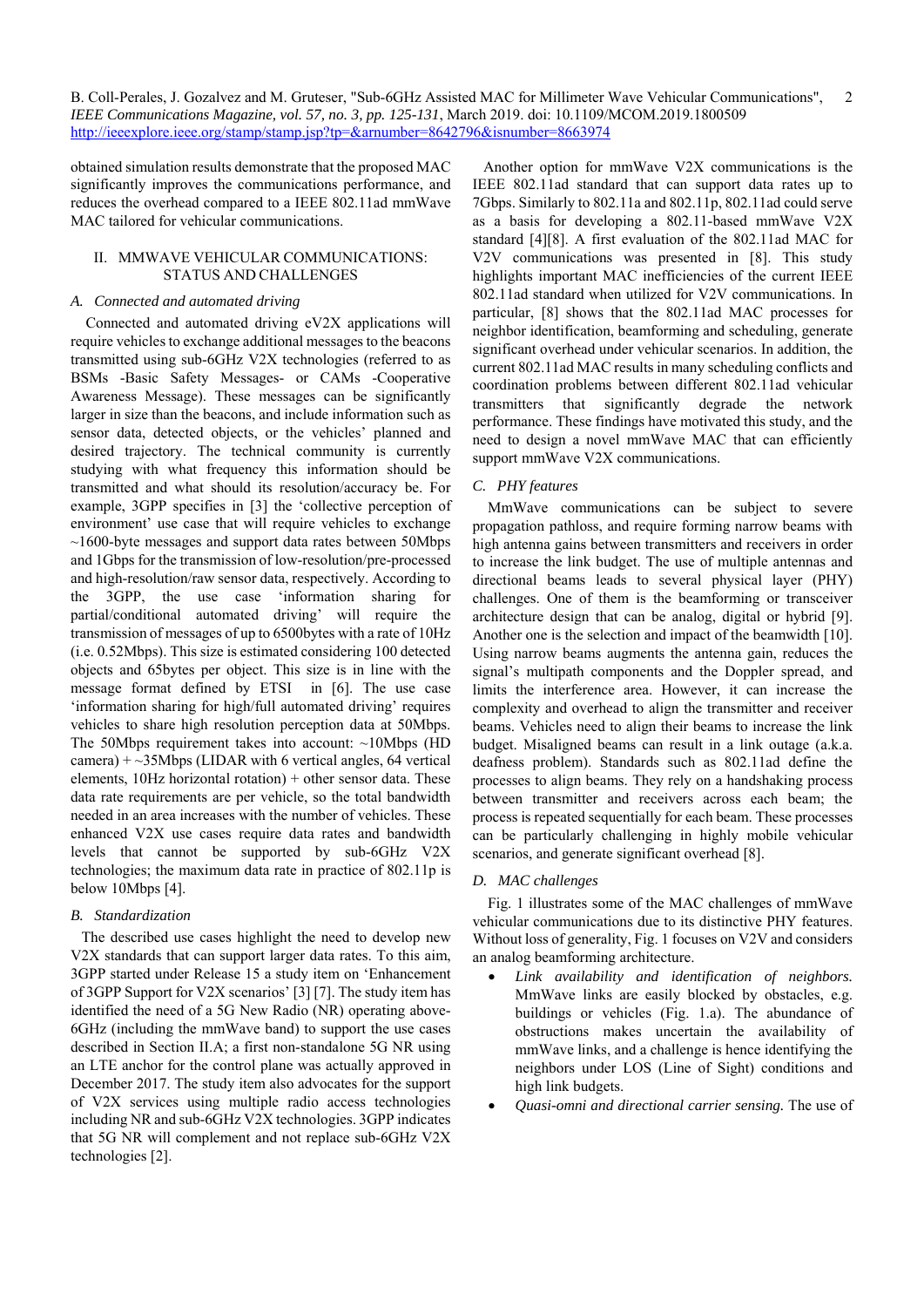

Fig. 1. MAC challenges of mmWave vehicular communications: a) Link availability and identification of neighbors; b) Quasi-omni and directional carrier sensing; c) Scheduling; d) Beamwidth-aware scheduling; e) Relaying.

directional beams in mmWave limits to a sector the area that can be sensed by vehicles. The array of mmWave antennas can be configured to form a quasiomnidirectional pattern at the expense of a lower antenna gain. In this case, vehicles can sense other vehicles in all directions, but the range is significantly reduced compared to directional beams. Fig. 1.b illustrates an example in which the A-B and D-F mmWave links are active. Vehicles C and E want to communicate with their neighbors, but their antenna configuration (quasi-omni and directional, respectively) does not allow them to identify/sense whether their neighbors have active mmWave links or not.

 *Scheduling.* V2V usually requires the use of distributed scheduling schemes. These schemes generally rely on the sensing capabilities of the vehicles to coordinate the access to the medium. For example, 802.11p uses CSMA/CA, and the vehicles access the channel when they sense it is idle for a while. The distributed scheduling in C-V2X mode 4 [1] also uses a sensing scheme for vehicles to identify which radio resources are not being used by other vehicles. The use of sensingbased scheduling in mmWave vehicular communications is challenging. Fig. 1.c represents the same scenario as Fig. 1.b. In this case, vehicle C cannot detect the transmissions from vehicles A and D due to its reduced sensing range (Fig. 1.b). It then considers the wireless medium as idle and starts a mmWave transmission to D. However, its data will not be received by D that is busy transmitting to F. Vehicle E does not detect the active A-B link due to its directional sensing range (Fig. 1.b), and starts a mmWave transmission to B. The transmissions from A and E collide at B. These examples illustrate the need for alternative distributed mmWave scheduling schemes. These schemes should also take advantage of directional beams to support multiple simultaneous transmissions between different

pairs (referred to as spatial sharing or reuse).

- *Beamwidth-aware scheduling.* MmWave may trade-off beamwidth (and antenna gain) for coverage area at no reliability cost if vehicles are close and under LOS. This flexibility could be exploited to schedule a mmWave transmission to several receivers at the same time by configuring the beamwidth (Fig. 1.d). In this case, the challenges include: identifying the proximity of the receivers; adjusting the beamwidth so that the intended receivers can be addressed simultaneously while the antenna gain is sufficient to guarantee a reliable transmission; and integrating the adjustment of the beamwidth into the scheduling mechanism.
- *Relaying.* Relaying could help overcome the mmWave link budget and blockage challenges, and extend the coverage range. In this case, a tight coordination between the mmWave scheduling and relaying processes is needed as illustrated in Fig. 1.e. In the example, such coordination is needed to decide when vehicle B should be configured as receiver for the A-B link (1st hop), and when it should be configured as transmitter for the B-C link (2nd hop).

#### III. SUB-6GHZ ASSISTED MAC FOR MMWAVE VEHICULAR COMMUNICATIONS

This work proposes a sub-6GHz assisted mmWave MAC designed to address some of the challenges discussed in Section II. The proposed MAC decouples the mmWave data and control planes, and offloads mmWave control functions to sub-6GHz V2X technologies such as DSRC, ITS-G5 or C-V2X. This work proposes to exploit the longer range, and broadcast and omnidirectional transmissions of sub-6GHz V2X to improve the operation of the mmWave MAC. In particular, the proposed scheme offloads the beamforming, link availability identification, and scheduling mmWave control functions to the sub-6GHz band. Without loss of generality, this study focuses on mmWave V2V communications.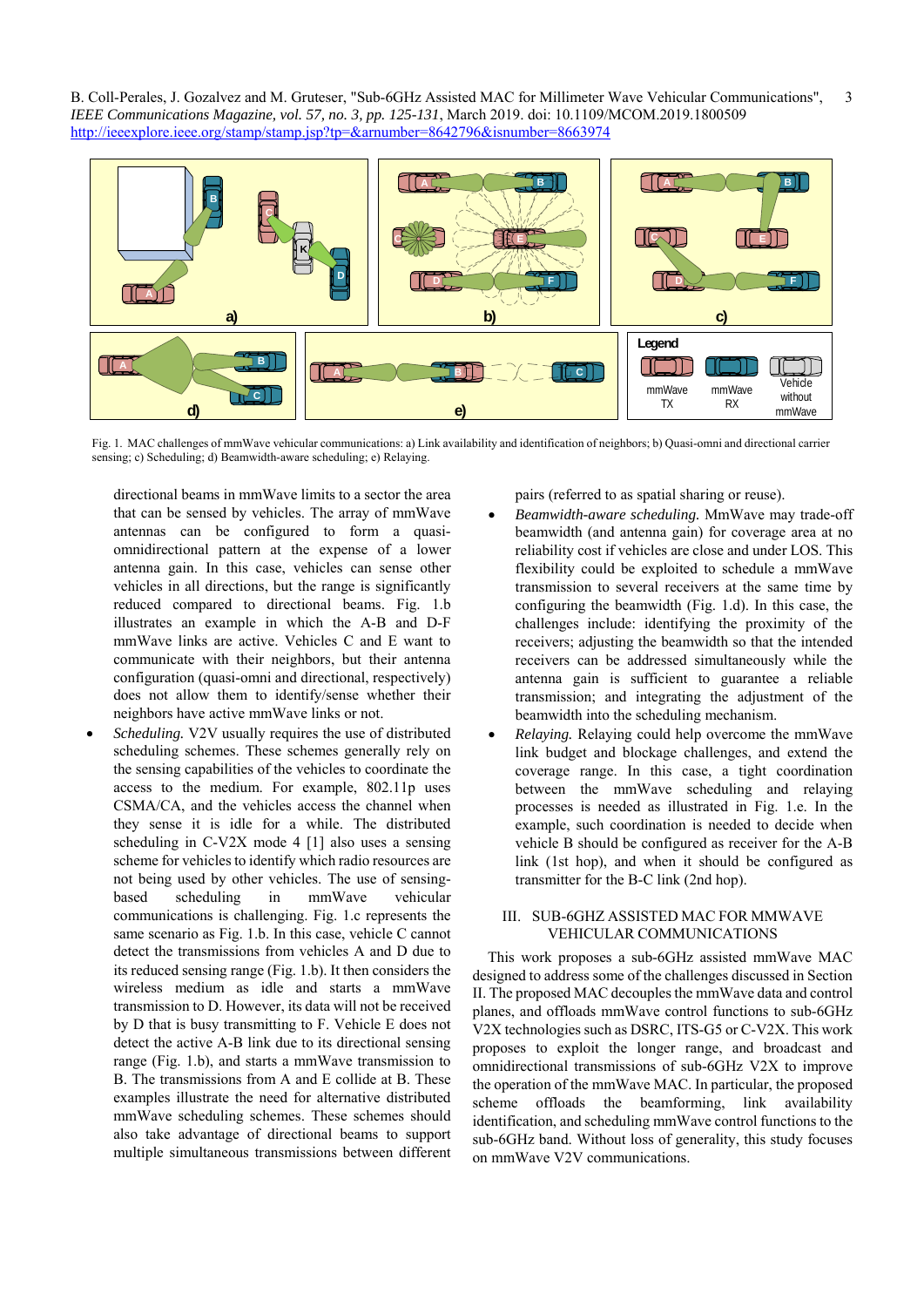

Fig. 2. Sub-6GHz assisted mmWave scheduling.

# *A. Sub-6GHz assisted mmWave beamforming and link availability identification*

Following the proposal in [4] for V2I, this work uses sub-6GHz V2V communications to support the mmWave V2V beam alignment process. In particular, our implementation utilizes the status information (location, speed, acceleration and heading direction) transmitted in the sub-6GHz beacons to identify the location of neighboring vehicles. MmWave transmitter and receivers use the location information to select the beams that point towards each other. This significantly reduces the overhead of the beam alignment defined in 802.11ad. We also utilize sub-6GHz beacons to identify available links, i.e. neighboring vehicles under LOS conditions. To this aim, vehicles use the information transmitted in the beacons, in particular, the vehicles' location and dimensions.

## *B. Sub-6GHz assisted mmWave scheduling*

This work proposes to leverage the transmission of sub-6GHz V2X beacons to schedule mmWave transmissions. The proposed mmWave scheduling exploits sub-6GHz V2X features to: 1) provide a contention-free (scheduled) access to the mmWave channel that does not require sensing; 2) minimize the control overhead; 3) maximize the mmWave channel utilization for data transmissions; and 4) improve the spatial sharing. To this aim, the scheduling scheme uses the transmission of sub-6GHz V2X beacons to announce scheduling decisions and organize the access to the mmWave channel. This is done without modifying the regular generation of beacons, hence guaranteeing that the proposed scheduling does not affect the normal operation of vehicular applications relying on sub-6GHz V2X communications. In addition, our scheduling proposal benefits from the reliability of sub-6GHz transmissions under LOS [11].

Fig. 2 illustrates the proposed scheduling scheme. CAMs/BSMs are periodically transmitted in Fig. 2, although the proposed scheme works with non-periodic transmissions. The vertical arrows represent the sub-6GHz V2V beacons. At t=0ms, vehicle A wants to transmit data using its mmWave interface. After A detects its available links, it uses its next beacon ( $t=10$ ms) to announce the mmWave neighbors it wants to communicate with (B, D, E and F), and the duration of its transmission to each neighbor (Tx. dur.=50ms). This information is attached to the beacon. The extended beacon acts as a Request-To-Send (RTS-like CAM/BSM in Fig. 2) for the addressed mmWave neighbors.

The scheduling of mmWave transmissions is decided in a distributed manner by the addressed neighbors as follows. B is the first addressed neighbor that transmits a beacon after the RTS-like CAM/BSM message from A. B uses this beacon as a Clear-To-Send to A (CTS-like CAM/BSM in Fig. 2). B attaches to the beacon the ID of the mmWave transmitter (A), and the time at which the transmission from A to B should start. Since B is the first vehicle responding to the request from A, this time is set equal to 0ms by B (delay=0ms). RTS-like and CTS-like CAM/BSMs are regular beacons, so all vehicles in the communications range are aware of the scheduling indications. The transmission from A to B starts as soon as A receives the CTS-like CAM/BSM from B. Fig. 2 shows the 50ms interval allocated for the  $A \rightarrow B$  transmission at A and B. At t=40ms, E uses its next beacon as a CTS for A. E overheard the CTS-like CAM/BSM from B. Then, E indicates in its CTS-like CAM/BSM that the A→E transmission should be delayed 30ms. The A→E mmWave transmission starts as soon as the  $A \rightarrow B$  transmission ends. D and F follow a similar process to schedule their transmissions without any conflict. However, in the scenario depicted in Fig. 2, D also becomes a mmWave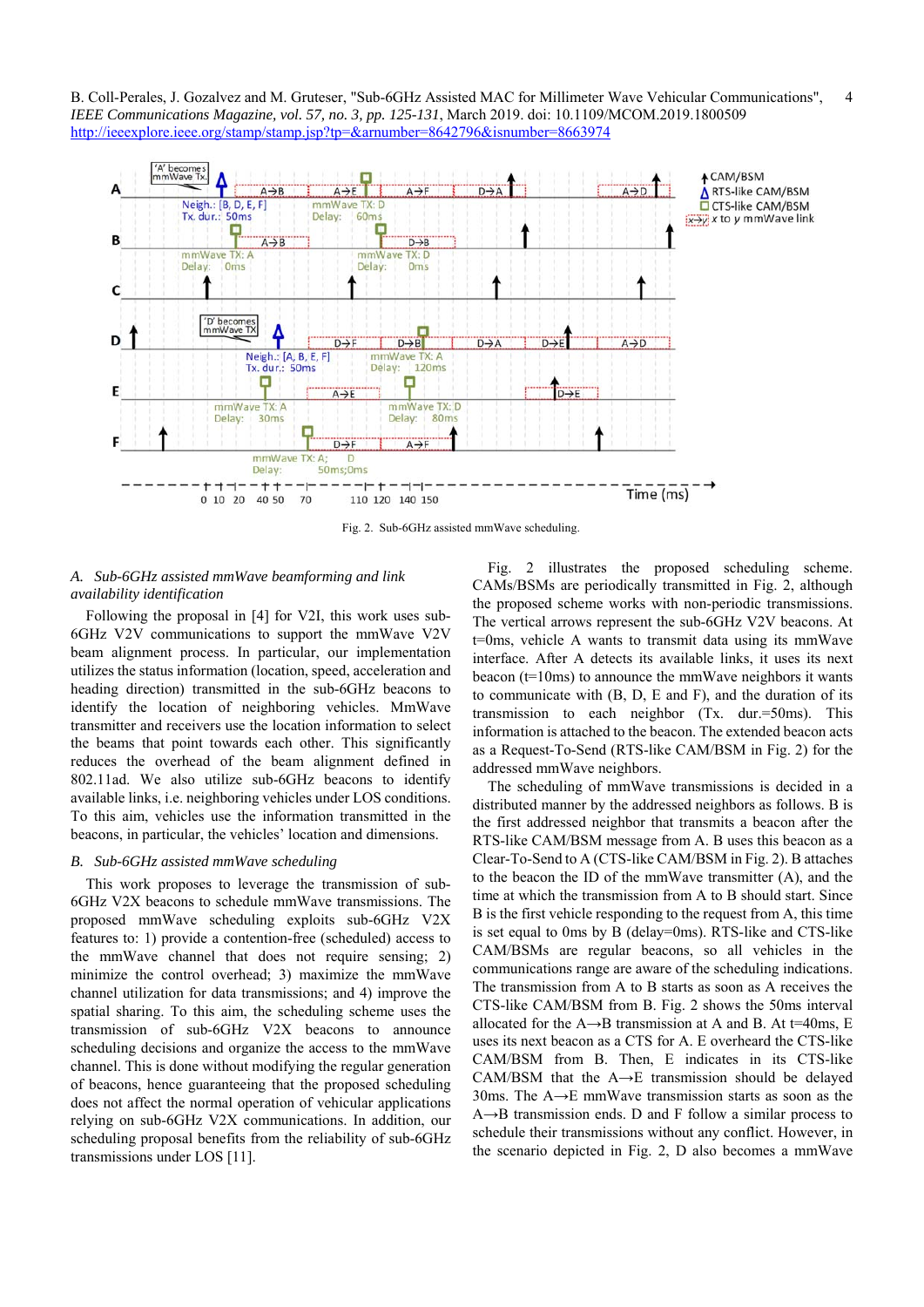transmitter and transmits at t=50ms a RTS-like CAM/BSM to announce the neighbors it wants to communicate with. D then postpones its CTS-like CAM/BSM replying to A's request until t=150ms (in its next beacon). F is in the list of mmWave neighbors of A and D. F uses its beacon at t=70ms for replying to both vehicles considering the messages F has previously overheard. In particular, F detects that its communication with A cannot be scheduled until the A→E transmission ends (delay=50ms), but the D $\rightarrow$ F transmission can be immediately scheduled (delay=0ms). The example illustrates how the proposed scheduling supports spatial sharing: for example, A→E and D→F transmissions happen simultaneously from  $t=70$ ms to  $t=120$ ms.

#### IV. EVALUATION

The performance of the proposed scheme is compared against a reference optimum configuration of the 802.11ad MAC for V2V communications derived in [8]. The channel is divided in 802.11ad into cyclic intervals. Each interval is divided into a control and data interval. A mmWave transmitter uses the control interval (Beacon Header Interval in 802.11ad) to identify its neighbors, align beams, and schedule its transmissions. It uses the data interval (Data Transmission Interval in 802.11ad) to exchange data frames with the scheduled neighbors. Vehicles implementing our proposed MAC use 802.11p for their control plane and 802.11ad for their data plane. The mmWave channel is hence only used for exchanging data frames, and all mmWave control functions are offloaded to 802.11p. Vehicles transmit beacons on 802.11p every 100ms using an omnidirectional antenna, a transmission power of 15dBm, and the 6Mbps data rate. The data plane uses 802.11ad with an analog beamforming architecture and a 14 sector antenna, a transmission power of 10dBm, and a data rate of 693Mbps. This configuration is also used in the reference 802.11ad MAC that is configured following [8].

This study is conducted using ns-3.26, and leveraging the 802.11ad implementation in [12]. Additional features necessary to simulate the proposed MAC have been added. The evaluation is conducted under a highway scenario with 4 lanes and a vehicular density of 125vehicles/Km. In this scenario, each vehicle has on average 5.5 neighboring vehicles under LOS. The same scenario was implemented in [8] to evaluate 802.11ad for V2V communications. Following [8], the 802.11ad MAC is configured to accommodate 5 neighbors, and the duration of the interval for the data exchange with each neighbor is set to 50ms. For a fair comparison, the proposed sub-6GHz assisted mmWave MAC is evaluated considering that a mmWave transmission between two vehicles also lasts 50ms. During the 50ms data exchange interval, a mmWave transmitter sends 600 packets of 1600bytes each to a neighboring vehicle. The packet size is set following the 'collective perception of environment' use case (Section II.A) [3]. Simulations are conducted for different ratios of mmWave transmitters in the scenario  $(R_{TX})$ :  ${15, 20, 25, 30, 35, 40}$ %. In this study, we consider that each mmWave transmitter wants to communicate with all its



Fig. 3. Scheduling conflicts in IEEE 802.11ad V2V communications.

neighboring vehicles under LOS conditions (including other mmWave transmitters). Multiple simulation runs have been executed to ensure the statistical accuracy of the results. The worst-case margin of error for the average results is below 4.5% with 95% confidence intervals. Simulations have also been conducted for a vehicular density of 250vehicles/Km that show similar trends to those reported here.

## *A. Scheduling conflicts*

This section analyzes the capacity of the schemes under evaluation to schedule the transmissions from a mmWave transmitter to all its neighboring vehicles. This is estimated by means of the average ratio of neighboring vehicles under LOS that are scheduled for mmWave transmission to the total amount of neighboring vehicles under LOS. The reference 802.11ad MAC implementation results in that on average each 802.11ad transmitter is able to schedule its transmissions to {70, 67, 63, 58, 54, 41}% of its neighboring vehicles under LOS when  $R_{TX}$  = {15, 20, 25, 30, 35, 40}%. All neighboring vehicles under LOS are not scheduled due to the lack of coordination between 802.11ad transmitters that results in multiple scheduling conflicts. Fig. 3 shows an example of such conflicts in 802.11ad considering the scenario used in Fig. 2. A is the first vehicle that becomes a transmitter. During the control interval, it aligns beams and schedules its transmissions. D's control interval coincides in time with A's control and data intervals. As a result, A cannot detect D (and vice versa), and only allocates slots for transmission (in the data interval) to vehicles B, F and E. This also results in that D cannot detect B, since B has an active link with A during D's control interval. D hence only schedules transmissions to F and E. Fig. 3 illustrates another scheduling conflict in 802.11ad: A and D allocate slots (2nd and 1st respectively) to F that coincide in time.

The proposed sub-6GHz assisted MAC solves the 802.11ad scheduling conflicts by offloading mmWave control functions to sub-6GHz V2X technologies. The conducted simulations showed that the proposed MAC avoids the 802.11ad scheduling conflicts, and vehicles can detect, schedule and communicate with 100% of their neighbors for all  $R_{TX}$  values.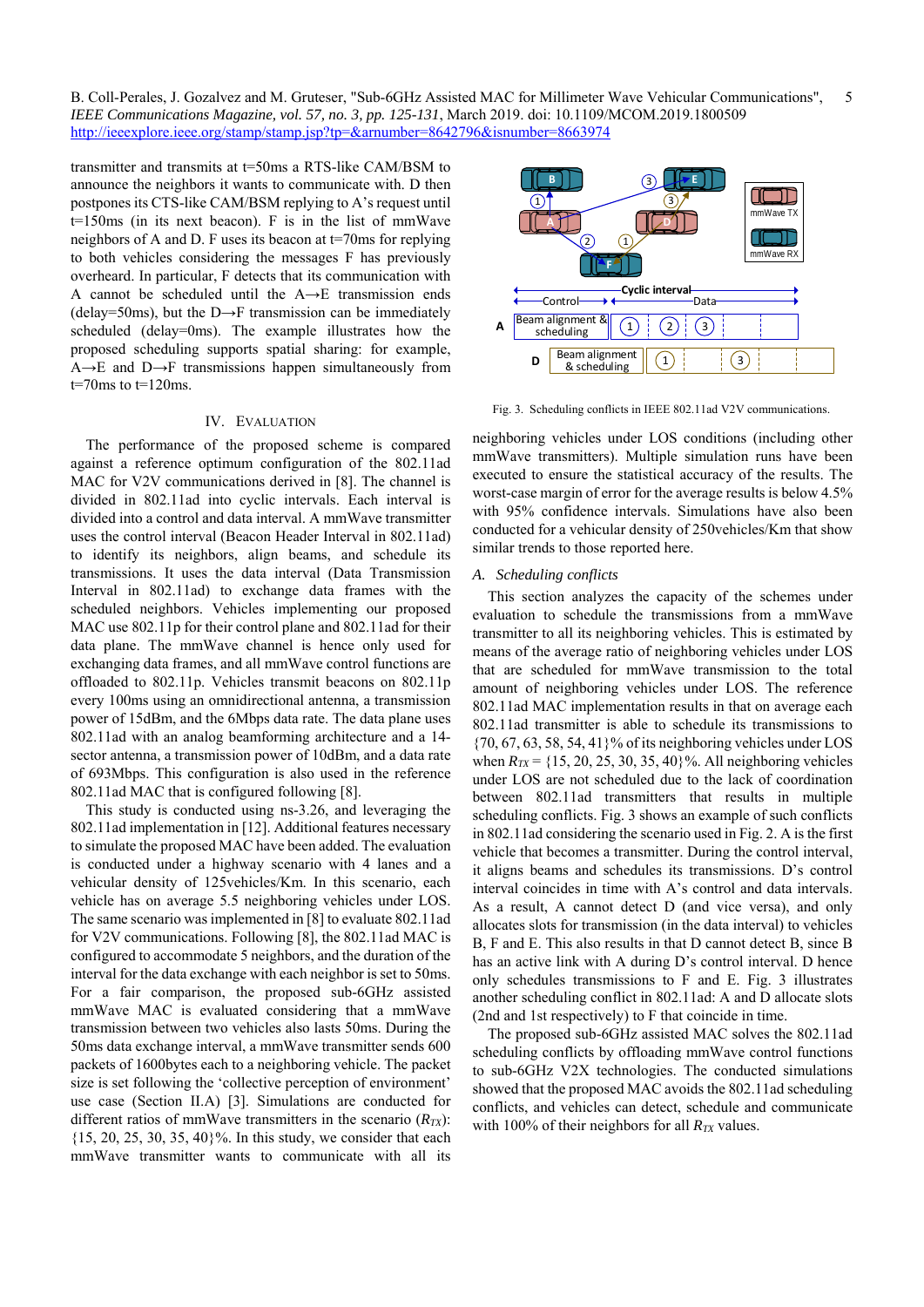#### *B. Control overhead*

The reference 802.11ad MAC results in that each 802.11ad transmitter needs to send approximately 5.800 control bytes to align its beam and schedule its transmissions to each one of its neighbors [8]. This includes all messages and handshaking needed to identify the neighbors, align beams and schedule the transmissions. The proposed mmWave MAC only requires for control the extra bytes added in the sub-6GHz V2X beacons for scheduling the mmWave transmissions. In the simulated scenario, this is equivalent to approximately 100 control bytes<sup>1</sup>, which represents a 98% reduction of the control overheard compared to the reference 802.11ad MAC.

In this study, the duration of the 802.11ad control and data intervals is set to 35.84ms and 250ms, respectively [8]. 802.11ad then uses the mmWave channel for control functions during 12% of the time. The proposed sub-6GHz assisted mmWave MAC offloads all control functions to the sub-6GHz V2X channel. The mmWave channel is hence fully utilized for data transmissions. We have estimated the increase in the CBR (Channel Busy Ratio) resulting from the bytes added to the sub-6GHz beacons. The CBR represents the proportion of the time that the sub-6GHz channel is sensed as busy. The CBR is here estimated as explained in [11]. The conducted evaluation has shown that the proposed sub-6GHz assisted mmWave MAC only increases the CBR between  $0.77\%$  ( $R_{TX}$ =15%) and 2.04%  $(R_{TX} = 40\%)$ .

#### *C. Delay*

Fig. 4 represents the delay between the moment a vehicle becomes a mmWave transmitter and the moment at which it starts its data transmissions to the five scheduled neighbors in the scenario. For 802.11ad, the delay to the start of the first scheduled data transmission is equal to the time between the start of a cyclic interval and the start of the first allocated data



Fig. 4. Delay or time elapsed to the start of the mmWave data transmissions for the five scheduled neighbors in the scenario: a) Sub-6GHz assisted MAC, b) 802.11ad MAC.

<sup>1</sup> This includes the MAC addresses of neighbors (6 bytes), and the Tx. dur (2 bytes) and delay (2 bytes) fields of the RTS- and CTS-like CAM/BSM messages.

slot (Fig. 3). The scheduling conflicts highlighted in Section IV.A result in that some slots are not allocated to any station. This explains why this delay is higher than the duration of the control interval (35.84ms). Fig. 4.b also shows that this delay increases with  $R_{TX}$  due to the increasing number of scheduling conflicts.

The delay to the first scheduled mmWave data transmission is lower-bounded at 60ms for the proposed MAC. This is equal to the sum of the time elapsed since the vehicle becomes a mmWave transmitter to the transmission of its first RTS-like CAM/BSM message (on average, half a beacon period), and the time elapsed from the RTS-like message to the first CTS-like CAM/BSM message. The later time is on average 10ms for the simulated scenario. The delay to the first data transmission increases at a slower pace with  $R_{TX}$  for the proposed MAC. For example, Fig. 4 shows that the proposed scheme reduces by 20% and 83% the delay to the first data transmission in comparison to 802.11ad when  $R_{TX}$  is 15% and 40% respectively.

Neighbors are contacted sequentially after the previous transmission ends, and so the delay should increase by at least 50ms for each scheduled neighbor. The proposed MAC shows slightly larger values due the need to postpone mmWave transmissions in order to avoid scheduling conflicts (Fig. 2). However, significantly larger delay values are observed with the 802.11ad MAC. This is caused by multiple scheduling conflicts (Fig. 3) that result in that a transmitter requires several cyclic intervals to be able to communicate with all its neighbors.

#### *D. Spatial sharing*

Fig. 5 compares the spatial sharing capabilities of the two evaluated MACs. The figure shows that the proposed MAC utilizes more efficiently the mmWave channel since it can schedule mmWave data transmissions for most of the time: 94% and 98% when  $R_{TX}$  is 15% and 40% respectively. On the other hand, the 802.11ad MAC fails to schedule any data



Fig. 5. Spatial sharing when *RTX* is 15% (a) and 40% (b). Percentage of time with no mmWave data transmissions scheduled (No sch. Tx) and percentage of time there are 1, 2, 3 or 4 mmWave data transmissions simultaneously scheduled.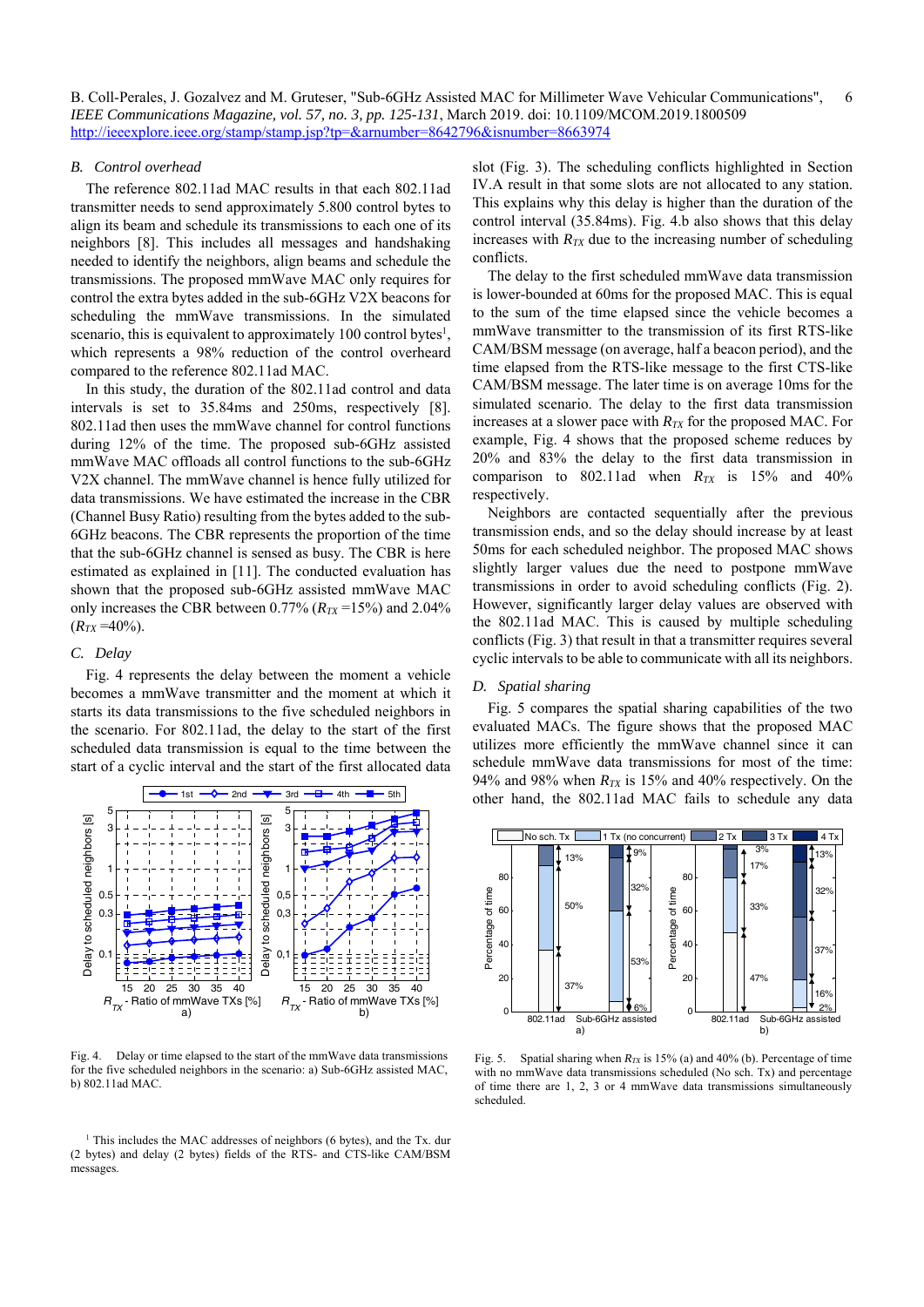transmissions for 37% ( $R_{TX}$ =15%) and 47% ( $R_{TX}$ =40%) of the time. These differences are due to the multiple scheduling conflicts that are experienced with the reference 802.11ad MAC (Section IV.A). These conflicts increase with the number of mmWave transmitters since the 802.11ad MAC cannot adequately coordinate them. This is observed in Fig. 5 that shows that the 802.11ad MAC schedules multiple simultaneous data transmissions for a significantly smaller percentage of time compared to the proposed MAC. For example, the proposed MAC schedules two or more simultaneous mmWave data transmissions for 41% and 82% of the time when RTX is equal to 15% and 40%, respectively. These values decrease to 13% and 20% with the 802.11ad MAC. These results demonstrate that the proposed MAC is capable to schedule more mmWave data transmissions than the 802.11ad MAC, and hence utilize more efficiently the communications channel.

# V. CONCLUSIONS AND FUTURE WORK

MmWave has been proposed to support connected and automated driving. However, the use of high-frequency bands and the mobility of vehicles create multiple challenges at the MAC level. This paper addresses these challenges with a novel sub-6GHz assisted MAC for mmWave vehicular communications. The proposal decouples the mmWave control and data planes, and offloads the mmWave MAC control functions (beamforming, link availability identification, and scheduling) to sub-6GHz V2X communications. The proposal exploits the longer range and the broadcast and omnidirectional transmissions of sub-6GHz V2X communications to improve the operation of the mmWave MAC. This study shows that the proposed MAC can solve important MAC challenges when using mmWave for V2V communications, and reduce the control overhead and delay compared to the IEEE 802.11ad standard. In addition, the proposed MAC increases the spatial sharing, and hence the network capacity and scalability.

The proposed sub-6GHz assisted mmWave MAC has been analyzed in this study using 802.11p in the control plane and 802.11ad in the data plane. However, the proposal is not restricted to these technologies, and can be adapted and extended to other technologies such as C-V2X and 5G NR. This is the case since C-V2X replaces the 802.11p PHY and MAC layers, but reutilizes the upper layers developed at ETSI, IEEE and SAE [13]. This includes the CAM/BSM messages that are utilized in our proposal to offload the mmWave control functions to the sub-6GHz V2X radio interface. Future extensions of our proposal could consider exploiting the beamwidth-aware scheduling and relaying capabilities to schedule several receivers at the same time, and reach neighbors at larger distances to the transmitter (even under NLOS). MmWave V2X communications can also exploit the directional beams to support multiple simultaneous transmissions between different pairs of vehicles. To this aim, it will be necessary to take into account the interference of active mmWave transmissions in the vicinity when scheduling the mmWave transmissions.

#### ACKNOWLEDGMENT

B. Coll-Perales and J. Gozalvez acknowledge the support of the Spanish Ministry of Economy, Industry, and Competitiveness, AEI, and FEDER funds (TEC2017-88612-R, TEC2014-57146-R), and the Generalitat Valenciana (APOSTD/2016/049, AICO/2018/A/095).

#### **REFERENCES**

- [1] R. Molina-Masegosa, J. Gozalvez, "LTE-V for Sidelink 5G V2X Vehicular Communications: A New 5G Technology for Short-Range Vehicle-to-Everything Communications", IEEE Veh. Technol. Mag., vol. 12, no. 4, 2017, pp. 30-39.
- [2] 3GPP TR38.913 v15.0.0, "Study on scenarios and requirements for next generation access technologies", June 2018.
- [3] 3GPP TR22.886 v16.1.1, "Study on enhancement of 3GPP Support for 5G V2X Services", Sept. 2018.
- [4] J. Choi et al., "Millimeter Wave Vehicular Communications to Support Massive Automotive Sensing", IEEE Commun. Mag., vol. 54, no. 12, 2016, pp. 160-167.
- [5] N. Gonzalez-Prelcic, et al., "Millimeter-Wave Communication with Outof-Band Information", IEEE Commun. Mag., vol. 55, no. 12, 2017, pp. 140-146.
- [6] ETSI TR103-562 v0.0.7, "Informative Report for the Collective Perception Service", Apr. 2018.
- [7] 3GPP TR22.186 v15.2.0, "Service requirements for enhanced V2X scenarios", Sept. 2017.
- [8] B. Coll-Perales, M. Gruteser, J. Gozalvez, "Evaluation of IEEE 802.11ad for mmWave V2V Communications", Proc. IEEE WCNCW, Barcelona, 2018, pp. 1-6.
- [9] F. Sohrabi, W. Yu, "Hybrid digital and analog beamforming design for large-scale antenna arrays", IEEE J. Sel. Top. Signal Process., vol. 10, no. 3, 2016, pp. 501–513.
- [10] C. Perfecto, J. Del Ser, M. Bennis, "On the interplay between scheduling interval and beamwidth selection for low-latency and reliable V2V mmWave communications", Proc. IEEE ICIN, Paris, 2017, pp. 1-8.
- [11] M. Sepulcre, J. Gozalvez, B. Coll-Perales, "Why 6Mbps is not (always) the Optimum Data Rate for Beaconing in Vehicular Networks", IEEE T. Mobile Comput., vol. 16, no. 12, 2017, pp. 3568-3579.
- [12] H. Assasa, J. Widmer, "Implementation and Evaluation of a WLAN IEEE 802.11ad Model in ns-3", Proc. ACM WNS3, Seattle, 2016, pp. 57-64.
- [13] A. Papathanassiou, A. Khoryaev, "Cellular V2X as the essential enabler of superior global connected transportation services", IEEE 5G Tech. Focus, vol. 1, no. 2, 2017, June.
- [14] W.-K. Chen, *Linear Networks and Systems.* Belmont, CA, USA: Wadsworth, 1993, pp. 123–135.

**Baldomero Coll Perales** (bcoll@umh.es) received the M.Sc.Eng. and Ph.D. degrees, both with honors, from the Universidad Miguel Hernandez (UMH) de Elche, Spain. He is currently Research Fellow at the UWICORE laboratory and Postdoctoral Associate at IIT-CNR (Pisa, Italy). He was formerly Postdoctoral Associate at WINLAB (Rutgers University, NJ, USA). His research interests lie in the field of advanced mobile and wireless communications systems, including device-centric technologies and V2X communications. He is Associate Editor for Springer's Telecommunication Systems and Int. J. of Sensor Networks. He has served as Track Co-Chair for IEEE VTC-Fall 2018, and as member of the TPC in over 25 international conferences.

**Javier Gozalvez** (j.gozalvez@umh.es) received an electronics engineering degree from the Engineering School ENSEIRB (Bordeaux, France), and a PhD in mobile communications from the University of Strathclyde, Glasgow, U.K. Since October